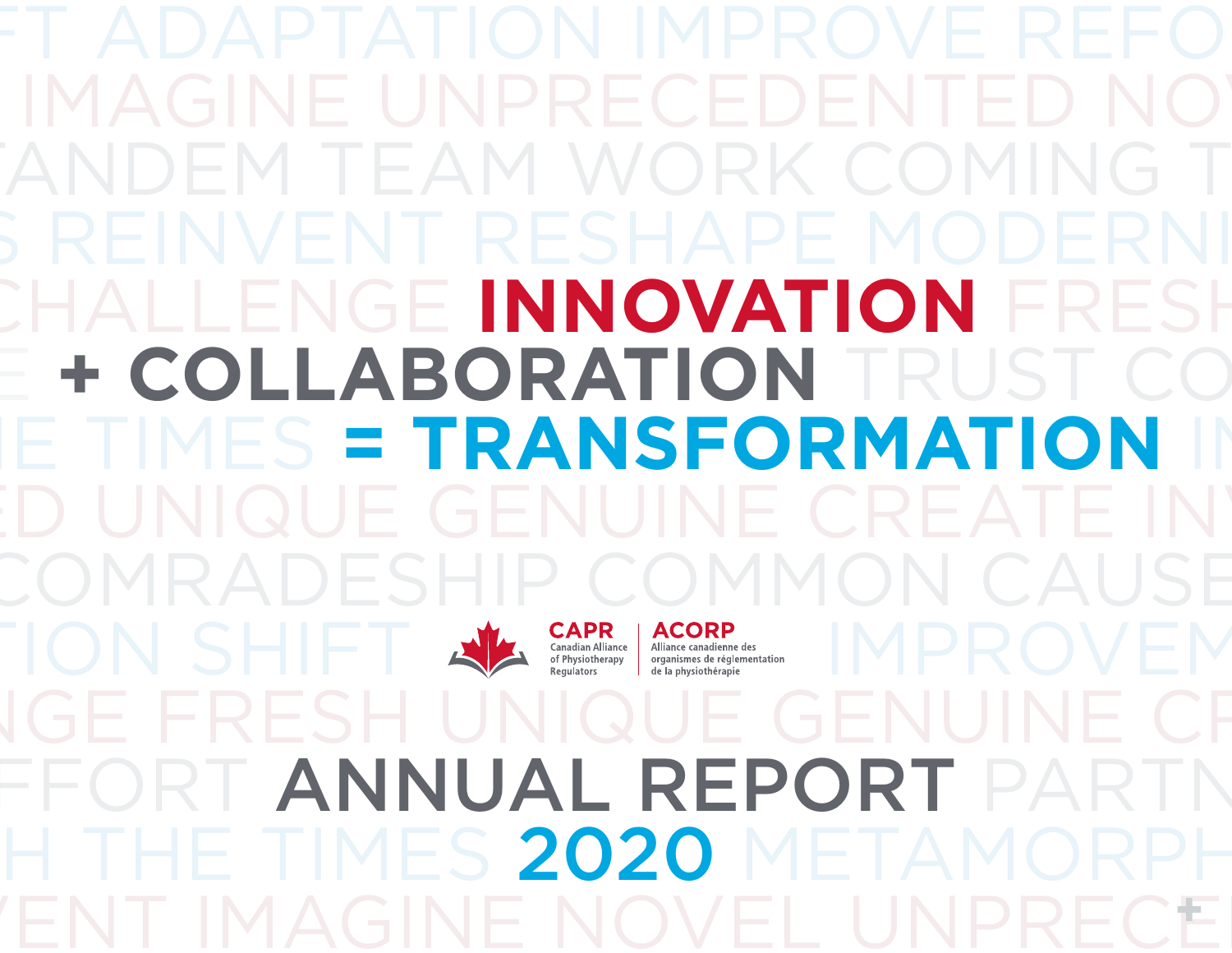<span id="page-1-0"></span>**INNOVATION + COLLABORATION = TRANSFORMATION**

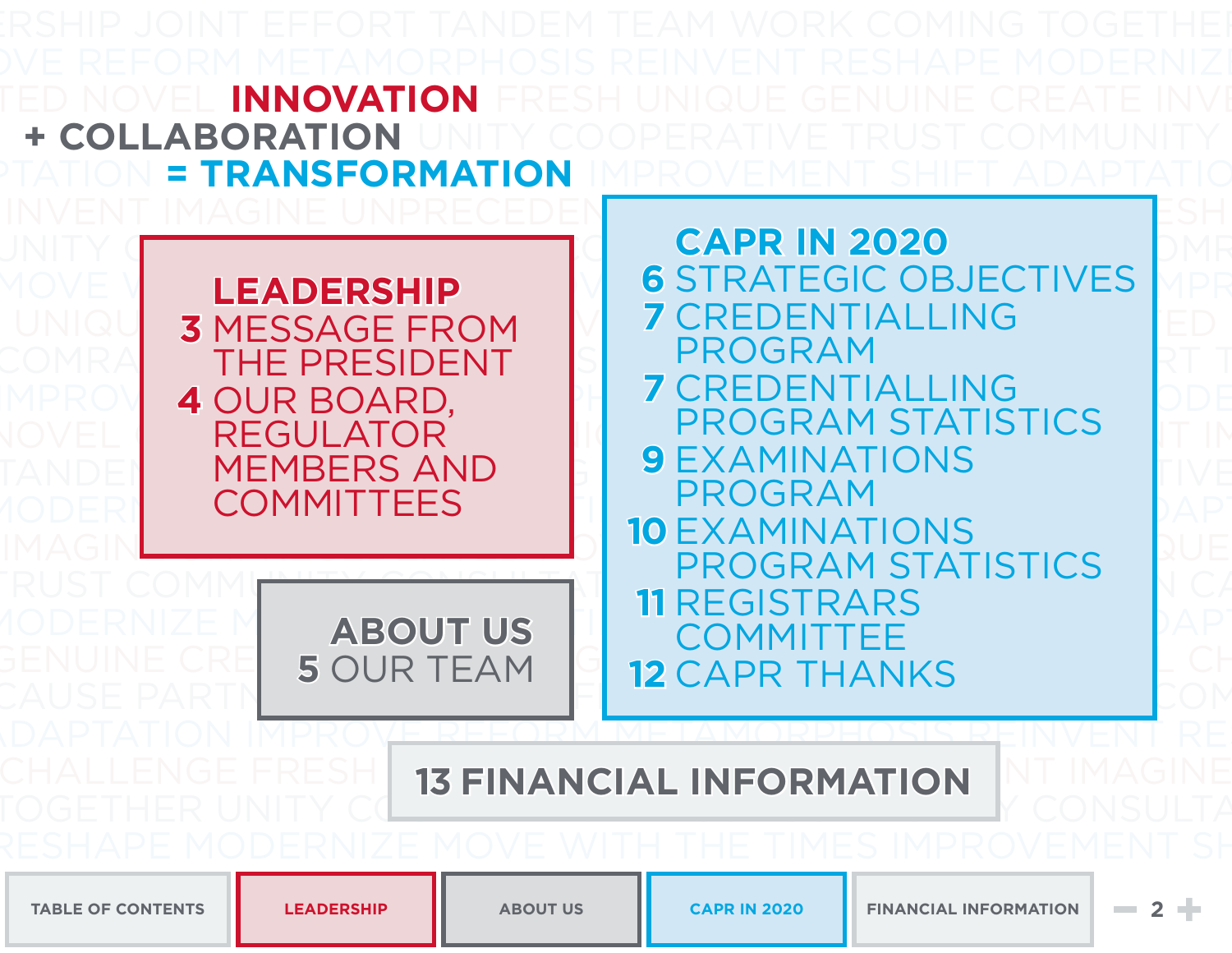## **ATE NOVEL CHALLENGE MESSAGE FROM THE PRESIDENT** RESH UNIQUE GENUIN

NVENT IMAGINE NOVE NPRECEDENTED FRES INNOVATION CREATE

<span id="page-2-0"></span>INVENT IMAGINE NOVEL **CHALLENGE FRESH UN** 

NPRECEDENTED FRES

*"WITHOUT CHANGE, THERE IS NO INNOVATION, CREATIVITY, OR INCENTIVE FOR IMPROVEMENT. THOSE WHO INITIATE CHANGE WILL HAVE A BETTER OPPORTUNITY TO MANAGE THE CHANGE THAT IS INEVITABLE."*  — WILLIAM POLLARD

As I think back on the past year and reflect, I realize that in 2019 we were already preparing to embrace the changes that 2020 brought to the world. We had built a solid foundation as an organization and were ready to transition into the innovation phase of our strategic plan—whatever that would look like.

When the COVID-19 pandemic hit the world, and emergency measures and public health restrictions were put in place, it became obvious that clinging to 'the old way' of delivering our services was not an option, and we recommitted to and accelerated our priorities of innovation and collaboration.

At CAPR, we are fortunate to have a bold, visionary leader, who embraced the thought of navigating

the organization through uncharted waters. Our innovation phase began sooner than planned, but CAPR was ready and equipped to move forward with the goal of creating safe and valid alternatives to the existing exam-delivery process and demonstrating inventiveness in the continuing delivery of our evaluation services.

By August, the online, remotely proctored Written Component of the Physiotherapy Competency Exam (PCE), which is necessary for new graduates and internationallyeducated candidates to be eligible for provisional licensure in most jurisdictions, was up and running. The focus for the Exams Program then quickly shifted to innovating the delivery of the PCE Clinical Component, a weighty initiative that continued into 2021.

In spite of a global pandemic, and the abrupt need to reorganize our priorities, we made considerable progress toward our organization's strategic goals. We continued to deliver all credentialling services, taking care to understand the challenges being faced by our clients due to the pandemic. We also made progress on planned initiatives, such as the completion of an independent, third-party review of the Credentialling Program and the internal launch of CAPR's new electronic-records management system.

Through all this, CAPR's communications team continued to build on efforts to engage with stakeholders through a growing repertoire of communications channels, and our CEO and our Lead Psychometrician presented on CAPR's work at the Canadian Network of Agencies of Regulation (CNAR), the Council on Licensure, Enforcement and Regulation (CLEAR) and others.

CAPR is known for excellence in evaluation services, and I can see it becoming the leader amongst its peers in the future. The organization will continue to cultivate regulatory excellence and effectiveness nationally, through harmonized regulatory processes and policies. CAPR's engagement of stakeholders and collaborative policy work will further enable regulators to better protect the public interest.

All of this is possible because we have a strong leader, who has staffed our organization with talented and knowledgeable people able to foster creativity and innovation. Our staff are outstanding, and without them, we would not be able to achieve the things we do and manage the changes needed.

*"FOR INNOVATION TO FLOURISH, ORGANIZATIONS MUST CREATE AN ENVIRONMENT THAT FOSTERS CREATIVITY; BRINGING TOGETHER MULTI-TALENTED GROUPS OF PEOPLE WHO WORK IN CLOSE COLLABORATION TOGETHER — EXCHANGING KNOWLEDGE, IDEAS AND SHAPING THE DIRECTION OF THE FUTURE."* — LINDA NAIMAN

I would like to extend my sincere gratitude to our CEO, Katya Masnyk, and to our staff and committees who have all done an incredible job this year, and who continue to carry me along on their shoulders as I carry out my duties as President.

Respectfully submitted,

mRass

Joan Ross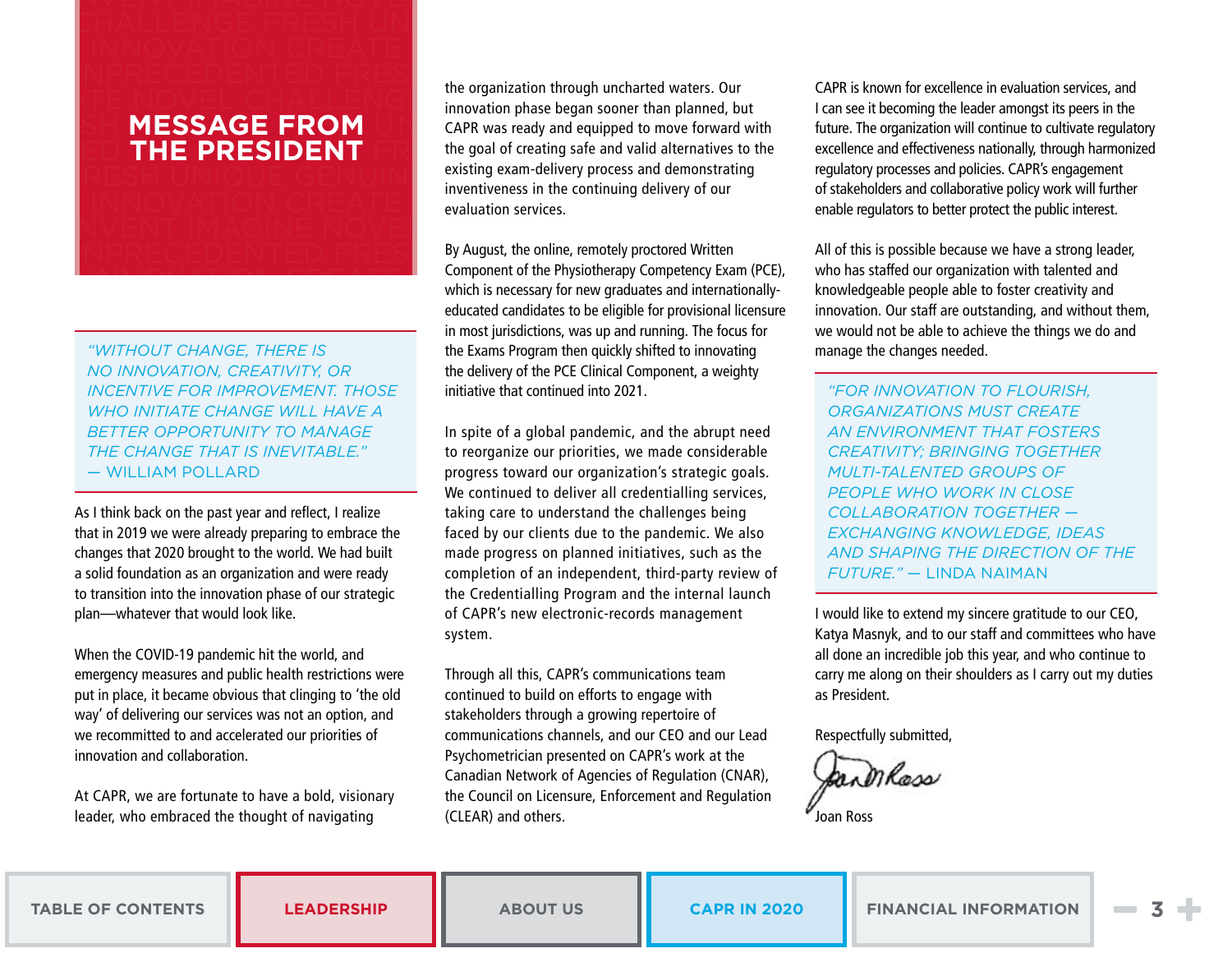## RESH NOVEL CHALLENG **NENT OUR BOARD, CREA REGULATOR MEMBERS AND COMMITTEES** IQUE GENUINE INNOVATI

CREATE INVENT IMAGINE INPRECEDENTED CREATE

<span id="page-3-0"></span>**NOVATION CREATE INVEN** 1AGINE UNPRECEDENTE

## BOARD OF DIRECTORS 2020

Joan Ross (NS), President Denis Pelletier (QC), Vice President Joyce Vogelgesang (AB) Treasurer Katya Masnyk (CAPR CEO) Secretary

> Chris Boodram (YK) Dianne Millette (BC) Brandy Green (SK) Brenda McKechnie (MB) Gary Rehan (ON) Ellen Snider (NB) Sonia Chaudhary (PEI) Kelli O'Brien (NL) Mark Hall (ESC)

## REGULATOR MEMBERS

Professional Licensing and Regulatory Affairs, Government of Yukon College of Physical Therapists of British Columbia Physiotherapy Alberta – College + Association Saskatchewan College of Physical Therapists College of Physiotherapists of Manitoba College of Physiotherapists of Ontario Ordre professionnel de la physiothérapie du Québec College of Physiotherapists of New Brunswick/ Collège des physiothérapeutes du Nouveau-Brunswick Nova Scotia College of Physiotherapists Prince Edward Island College of Physiotherapists Newfoundland and Labrador College of Physiotherapists

# AFFILIATE MEMBER

The Federation of State Boards of Physical Therapy (United States)

# 2020 COMMITTEES OF THE BOARD

## EVALUATION

#### **SERVICES** COMMITTEE

Mark Hall, Chair Dragana Susic Roger Hur Marla Nayer Ann Read Janelle Van Heeren Joyce Vogelgesang Cheri Gunn Kristin Taylor

GOVERNANCE AND NOMINATIONS **COMMITTEE** 

Dianne Millette, Chair Joan Ross Brandy Green Brenda McKechnie Sonia Chaudhary

CEO REVIEW **COMMITTEE** Joan Ross Denis Pelletier Joyce Vogelgesang

**[TABLE OF CONTENTS](#page-1-0) [LEADERSHIP](#page-2-0) [ABOUT US](#page-4-0) [CAPR IN 2020](#page-5-0) [FINANCIAL INFORMATION](#page-12-0) 4**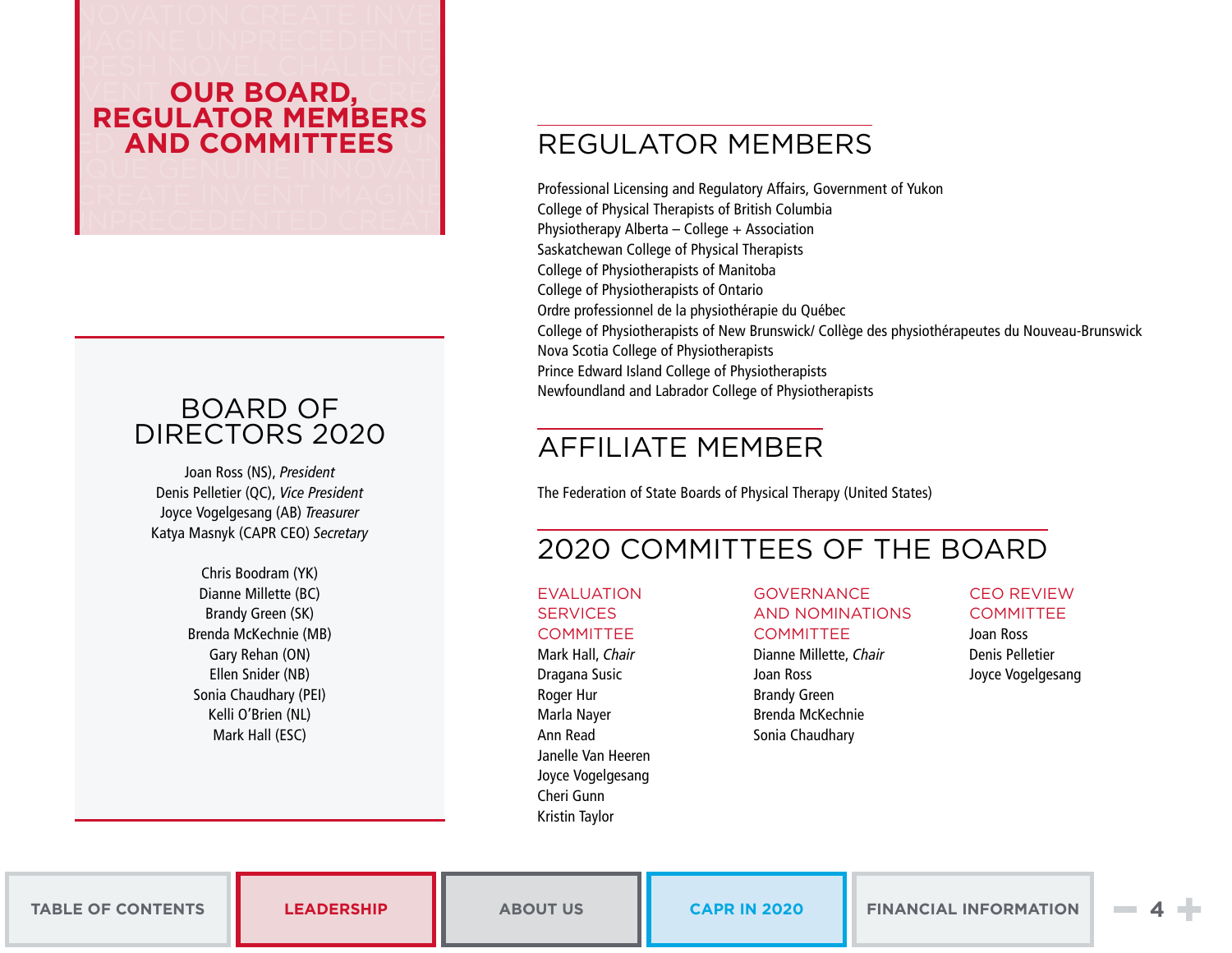## THER UNITY COOPERATIVE TRUST JOINT **ABOUT US** MUNITY COMMON CAUSE PARTNERSHIP

UNITY COOPERATIVE TRUCT COMPANESHIP

<span id="page-4-0"></span>TIMUNITY COMMUNICAUSE PARTNERSHIP NT EFFORT TANDEM TEAM WORK COMING

## TOGETHER UNITY TRUST COMMU **OUR TEAM** LTATION TANDEM JOINT EFFORT

MUNITY JOINT EFFORT TANDEM

UNITY TEAM WORK COMING TOG

he Canadian Alliance of Physiotherapy Regulators (CAPR) is a non-profit organization founded in 1992

to provide centralized evaluation services to the provincial and territorial physiotherapy regulators of Canada. **T**

In service to our Regulator Members, CAPR verifies the education and qualifications of physiotherapists educated outside of Canada and administers the Physiotherapy Competency Examination (PCE) to all candidates seeking eligibility for independent physiotherapy licensure in Canada.

CAPR also provides knowledge brokering and policy services to advance harmonized regulatory practices and support labour mobility across Canada and collaborates with other organizations in the Canadian physiotherapy community on regulatory projects with national and international scope.

## OUR VISION

EVERY PHYSIOTHERAPIST IS A COMPETENT AND ETHICAL PHYSIOTHERAPIST.

## OUR MISSION

TO SUPPORT THE PHYSIOTHERAPY COMMUNITY IN PROTECTING THE PUBLIC.

OUR VALUES

SERVING THE PUBLIC INTEREST GOOD GOVERNANCE **EXCELLENCE INTEGRITY COLLABORATION TRANSPARENCY** 

## SENIOR LEADERSHIP

Katya Masnyk, Chief Executive Officer

Derek Rodrigues, Director, Finance and Operations (until March) Monique Porlier, Director, Finance and Operations (from June) Heather Campbell, National Director, Evaluation Services (until September) Adam Sayers, Interim Director, Evaluation Services (September-November) Siu Mee Cheng, National Director, Evaluation Services (from November) Diana Sinnige, Director, Policy and Communications Wanda Trottier, Human Resources Manager

## STAFF MEMBERS

Adam Sayers Adryan Malcom-Zorec Anna Wolska Carena Tran Colleen Reid Jennifer Cupid Jens Pelagio Elena Alexandrova Erin Gollaher Fallon Allen Gillian Japal Gina Maio Kelly Casey Kelly Piasentin

Keshia Gudge Lakeysa Campbell Laura Segal Lindsay Weidelich Lyons Pereira Mamadou Diallo Margaret Barnes-Ahlbrand Navnit Bains Nimfa Bodino Rajiv Maraj Rebecca Chamula Shereen Mir-Jabbar Sophie Hunter Troy Bell

**[TABLE OF CONTENTS](#page-1-0) [LEADERSHIP](#page-2-0) ABOUT US [CAPR IN 2020](#page-5-0) [FINANCIAL INFORMATION](#page-12-0) 5**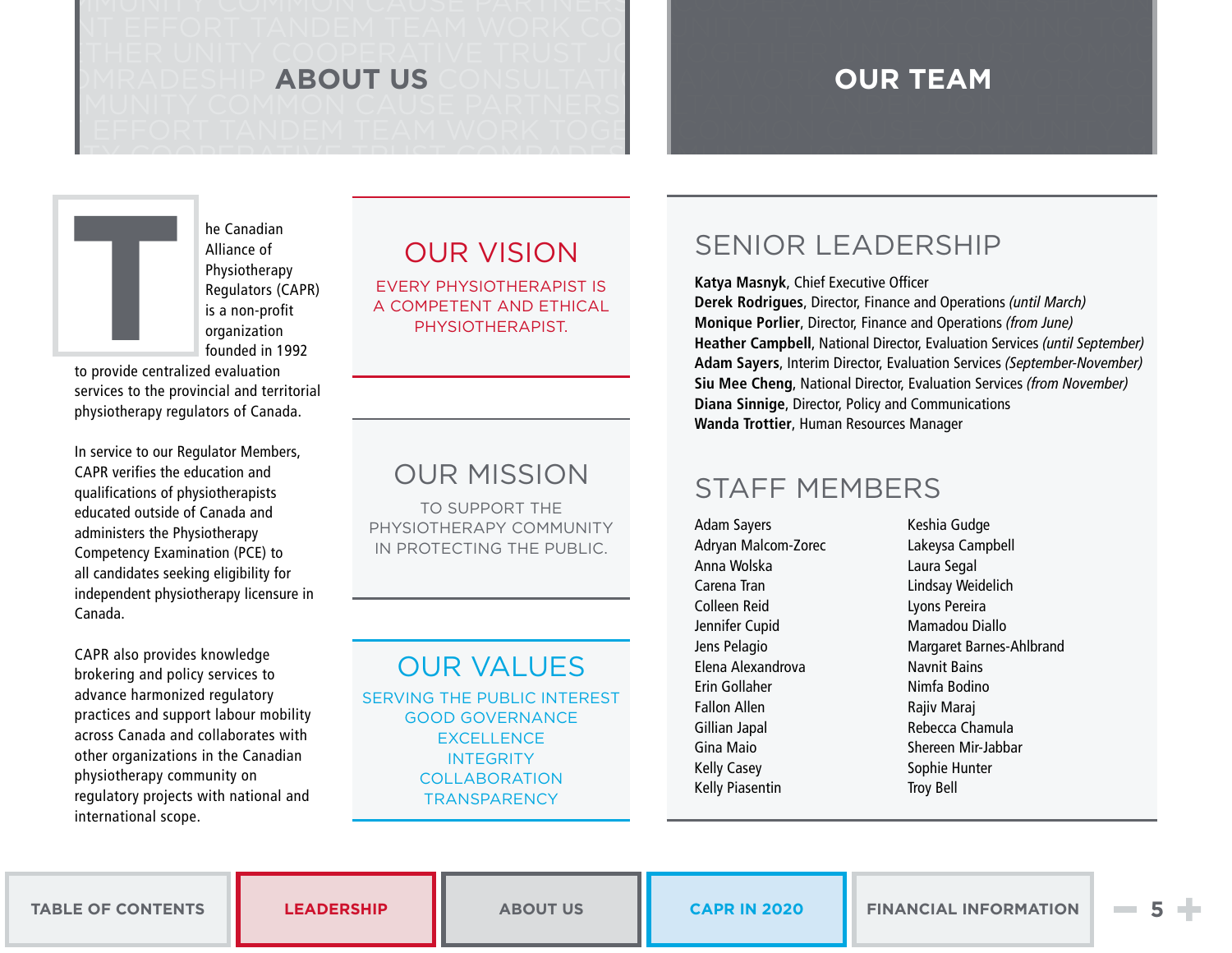## MOVE WITH THE TIMES IMPROVEMENT OF TIMES IMPROVEMENTS. **CAPR IN 2020** ON IMPROVE REFORM METAMORPH

IS REINVENT REINVENT REINVENT RESHAPE MODERNIZER MOVE WITH THE TIMES IMPROVEMENT OF TIMES IMPROVEMENT MENT SHIFT ADAPTATION RESHAPE ADAPTATION RESHAPE IMPROVE REFORM METAL STATISTICS. REINVENT REINVENT REINVENT RESHAPE MODERNIZER

ADAPTATION IMPROVE REFORM METAMORPHOSIS IMPROVEMENTAL AND A SERVICE OF THE CONTRACTOR SHIFT ADAPTATION REINFORMATION REINFORMATION

<span id="page-5-0"></span>METAMORPHOSIS MODERNIZE MOVE WITH THE TIMES IMPROVEMENT OF TIMES IMPROVEMENTS. MENT SHIFT ADAPTATION IMPROVEMENT ADAPTATION IMPROVEMENT

REINVENT REINVENT REINVENT RESHAPE MODERNIZER

IMPROVEMENT SHIFT ADAPTATION SHIFT ADAPTATION IMPROVE REFORM METAL STATISTICS. REINVENT REINVENT REINVENT RESHAPE MODERNIZER

ack in 2017, the CAPR Board listened to feedback from stakeholders and committed to **B**

launching an innovation agenda. The intention of this new agenda was to take CAPR's assessment services from following best practices to leading the industry in innovation.

This mandate to innovate, supported by the exploratory and preparatory work undertaken by CAPR staff in the years since its inception, allowed our organization to face the incredible challenges brought on by a global

pandemic in 2020 with a sense of direction and purpose. While we had envisioned a multi-year rollout of systematic change in the way we delivered our services, CAPR was able to make the leap from planning to developing and implementing in the space of one year—a feat that could not have been achieved without the cooperation, energy and talent of our supporters from across the Canadian physiotherapy community.

In 2020, CAPR experienced a year of innovation and collaboration like no other. And it has been transformational for our operations and culture.

## **STRATEGIC OBJECTIVES 2018–2022**

#### ENSURE EXCELLENCE IN EVALUATION SERVICES

CUI TIVATE REGULATORY EXCELLENCE

#### ENGAGE **STAKEHOLDERS**

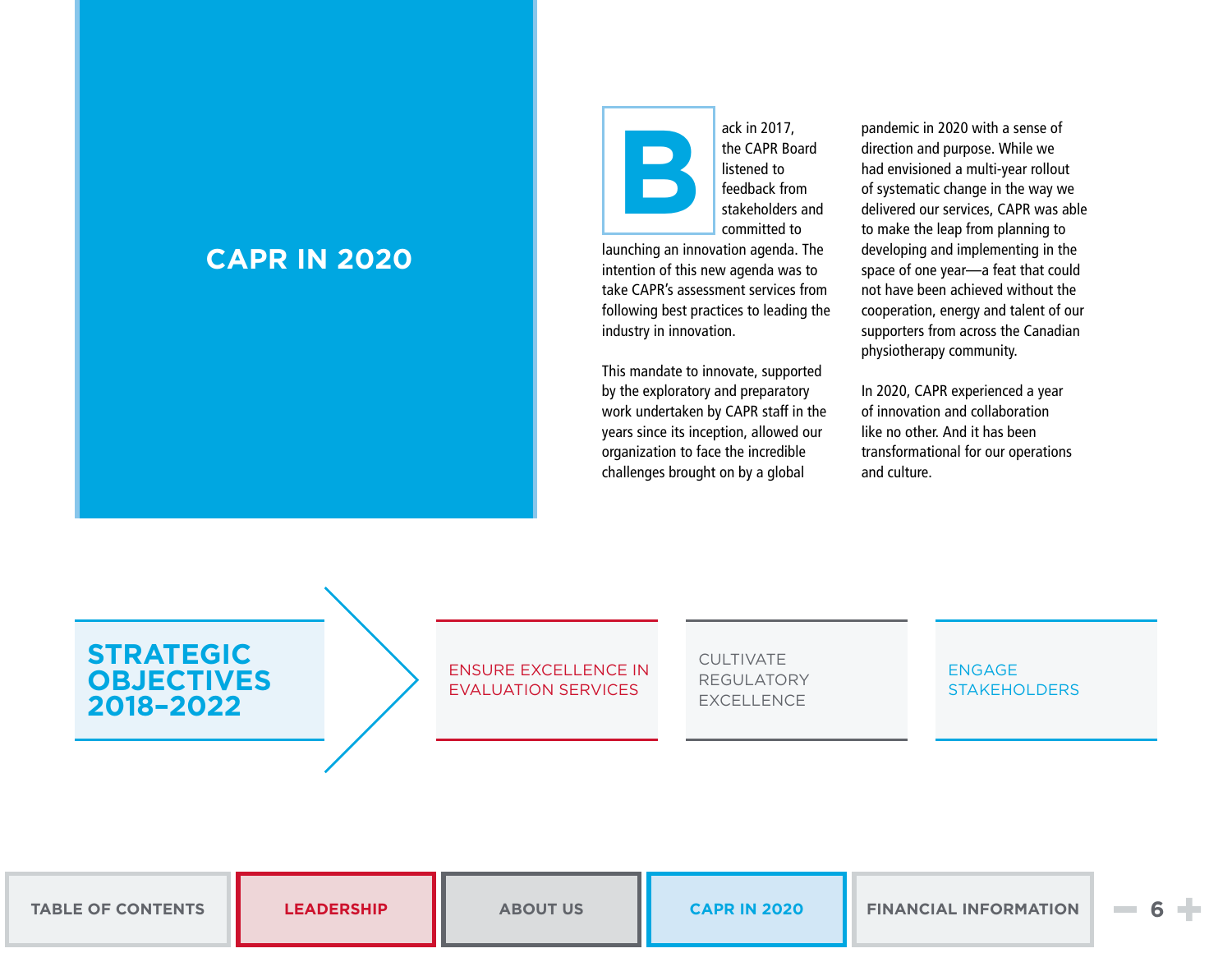## EFORM METAMORPHOS **CREDENTIALLING PROGRAM** ORM REINVENT RESHAPE

MODERNIZE MOVE WIT THE TIMES IMPROVEME

<span id="page-6-0"></span>IMPROVEMENT SHIFT MOV ADAPTATION IMPROVE



#### ADAPTATIONS ON THE FLY

In the first months of the pandemic, the program announced the temporary acceptance of tele-rehabilitation clinical placements for Internationally-educated physiotherapists (IEPTs) and the acceptance of the TOEFL Special Home Edition English language proficiency test. Program staff also met virtually with administrators from international institutions to gain a better understanding of how the pandemic was impacting students.

#### AN INDEPENDENT PROGRAM REVIEW

In May, CAPR launched an independent program review, its first since 2012, led by UK- and Canada-based consultancy firm CamProf Inc. The rigorous process included interviews with industry informants, personnel from comparable organizations, recent applicants and Credentialling Program staff, as well as a thorough desk review of all CAPR credentialling policies, procedures and requirements.

CamProf concluded that CAPR's Credentialling Program enjoys a positive reputation amongst its stakeholders, who characterized the program as fair, responsive and

"embody[ing] the characteristics of being innovative and implementing continuous improvement." In 2021, CAPR will develop a plan to act on key CamProf recommendations to further enhance and innovate the Credentialling Program.

## AN ELECTRONIC-RECORDS MANAGEMENT SYSTEM

In October, the Credentialling Program launched an

electronic records management system, achieving a modernization milestone for CAPR. Credentialling staff were engaged in each stage of the process, including design, data conversion, testing and training.

The launch of the system lays the groundwork for an online client portal and for the CAPR Examinations Program to join the Credentialling Program on the new cloud-based system in 2021.

## **2020 BREAKDOWN OF OUTCOMES OF COMPLETED ASSESSMENTS**

**TIME PERIOD:** JANUARY 1, 2020 TO DECEMBER 31, 2020



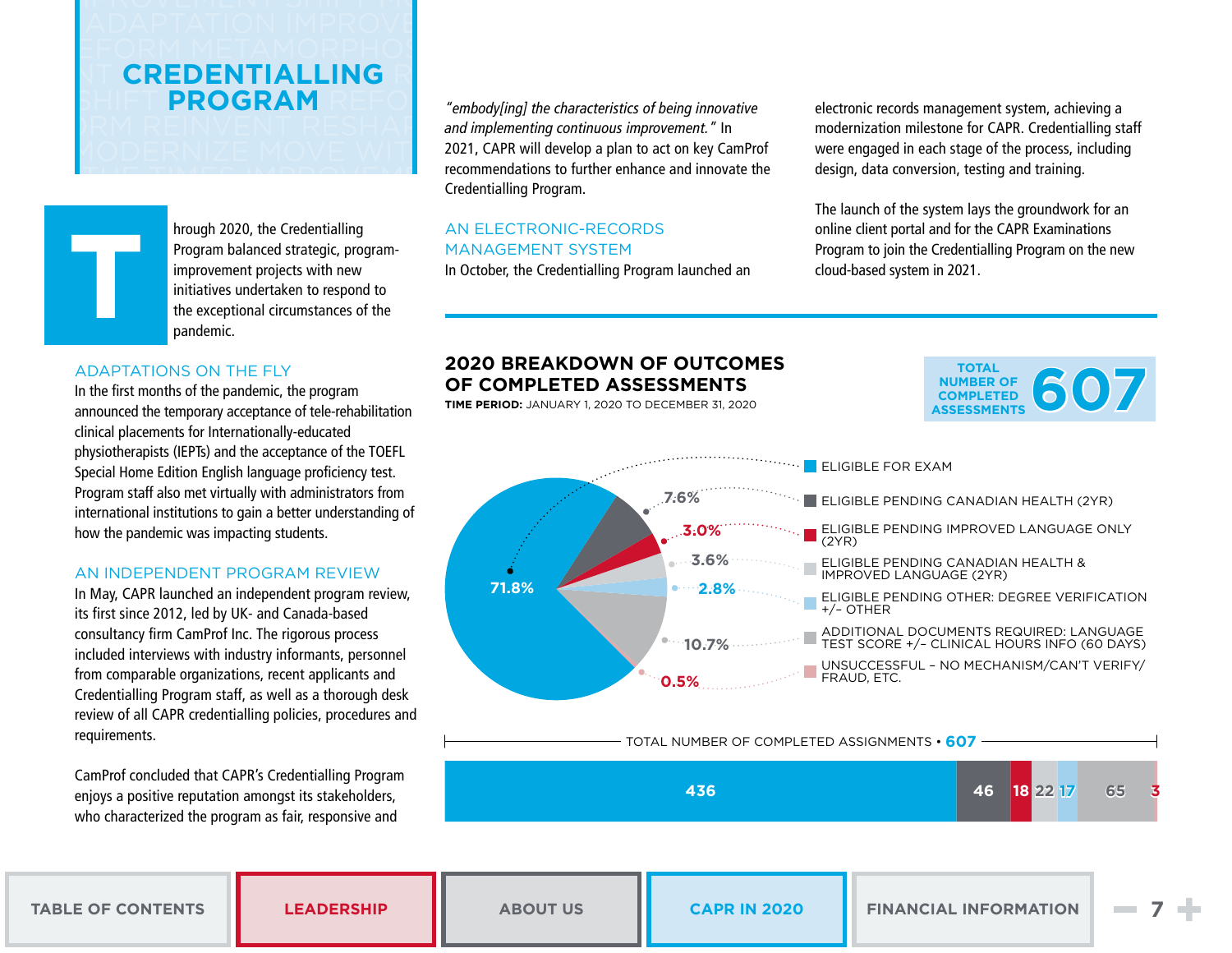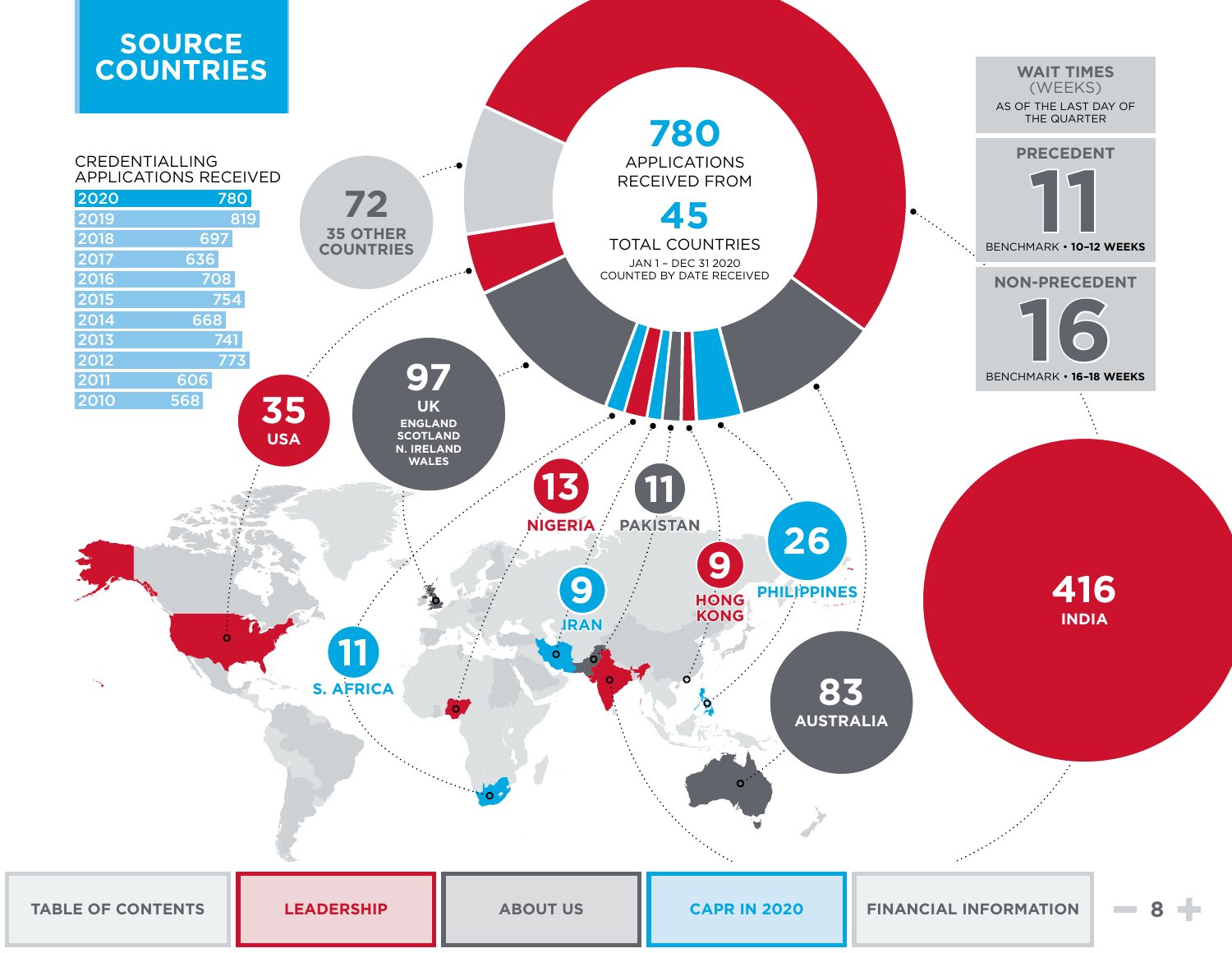## **E TIMES CREATE INVEN EXAMINATIONS PROGRAM** AGINE UNPRECEDENTED

IOVEL COMMON CAUSE REATE INVENT IMAGINE NPRECEDENTED NOVE

GENUINE JOINT EFFORT TANDEM TEAM WORK

T EFFORT COOPERATIV

1ODERNIZE MOVE WITH

<span id="page-8-0"></span> $\blacksquare$ ALLENGE FRESH UNIQ IDEM TRUST COMMUNI INSULTATION COMRAD <sup>P</sup> COMMON CAUSE PAR RSHIP IMPROVEMENT SH **T ADAPTATION IMPROV** EFORM METAMORPHOS

**I**

n 2020, the Examinations Program's exploratory work toward "innovating the PCE" leapt from theory into practice. CAPR delivered one traditional administration of the Written Component the same week the World Health Organization declared the novel coronavirus a global pandemic.

EINVENT RESHAPE JOINT On March 20, CAPR postponed administrations of the Written Component scheduled for May and July, as well as the Clinical Component scheduled for June 2020. From that date forward, the Examinations Program took an all-hands-on-deck approach to selecting, developing and implementing innovative ways to deliver the two components of the PCE through the continuing pandemic.

#### THE WRITTEN COMPONENT

ALLENGE FRESH UNIQ<mark>I w</mark> DMING TOGETHER UNIT Safely and quickly relaunching the Written Component was the priority of the Examinations Program through the spring. By the end of June 2020, CAPR solidified plans to offer the Written Component online, through remote proctoring, in addition to at in-person test centres, where public health guidelines allowed.

**IMUNITY TANDEM TRUS** The Examinations Program, in collaboration with test delivery vendor, Prometric, successfully relaunched the Written Component in August 2020. Restoring access to this qualifying exam was critical, as successful candidates can obtain a provisional/interim licence and enter the workforce. CAPR successfully administered the exam to more than 1500 candidates by the end of the year.

#### THE CLINICAL COMPONENT

Concurrent with efforts to relaunch the Written Component, CAPR's Physiotherapist Advisor and Lead Psychometrician began exploring the feasibility of various structural changes to the Clinical Component to safeguard the November administration against further

disruption. Among their recommendations subsequently approved by the CAPR Board were reducing the exam from 16 stations to 12 and eliminating the written portion of the 5+5-minute couplet stations—measures aimed at lowering the number of people required at each exam site while maintaining the psychometric validity of the exam.

At the end of September, CAPR and its Board concluded that it would be impossible to guarantee the delivery of any form of an in-person practical exam while the pandemic continued. A week after cancelling the Clinical Component for 2020, the CAPR Board approved an initiative to deliver a virtual iteration of the Clinical Component. The project was a collaboration between CAPR staff and a multidisciplinary Innovation Advisory Committee composed of subject matter experts in physiotherapy, education, regulation and virtual assessment.

CAPR's goal was to administer the virtual Clinical Component four times in 2021 and to deliver the exam to more than 2000 candidates in the course of the year.

#### MEMBERS OF THE INNOVATION ADVISORY COMMITTEE

- Chris Boodram
- Brandy Green
- Allison Grieg
- Mark Hall
- Bernadette Martin
- A recently licensed physiotherapist and bridgingprogram graduate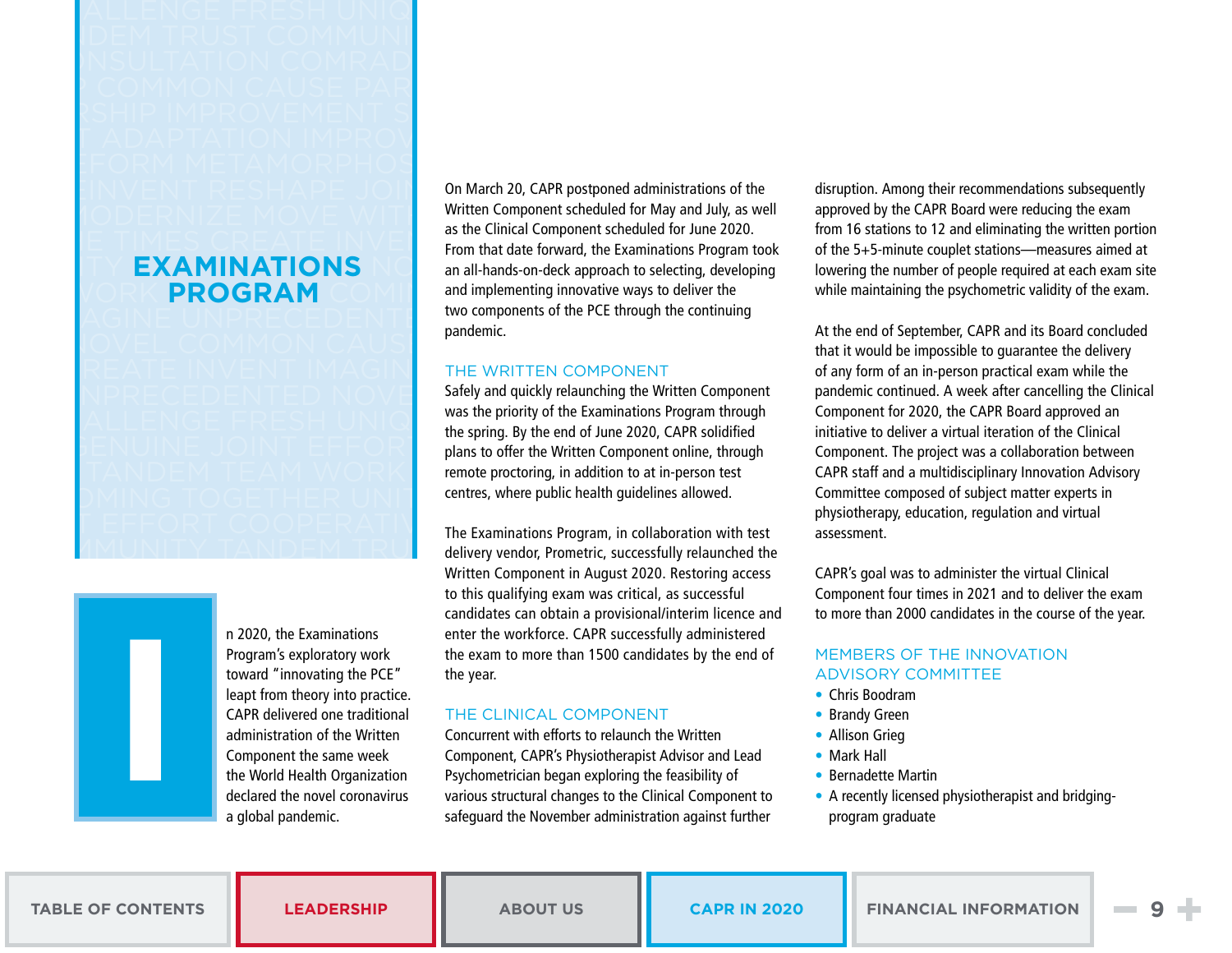## <span id="page-9-0"></span>**2020 EXAMINATIONS PROGRAM STATISTICS**





**WRITTEN COMPONENT SHARE OF CANDIDATES REMOTE/ONLINE (RP)** VS. **IN-CENTRE (IC)** 



| <b>TABLE OF CONTENTS</b> | <b>LEADERSHIP</b> | <b>ABOUT US</b> | <b>CAPR IN 2020</b> | <b>FINANCIAL INFORMATION</b> | $=10$ |
|--------------------------|-------------------|-----------------|---------------------|------------------------------|-------|
|--------------------------|-------------------|-----------------|---------------------|------------------------------|-------|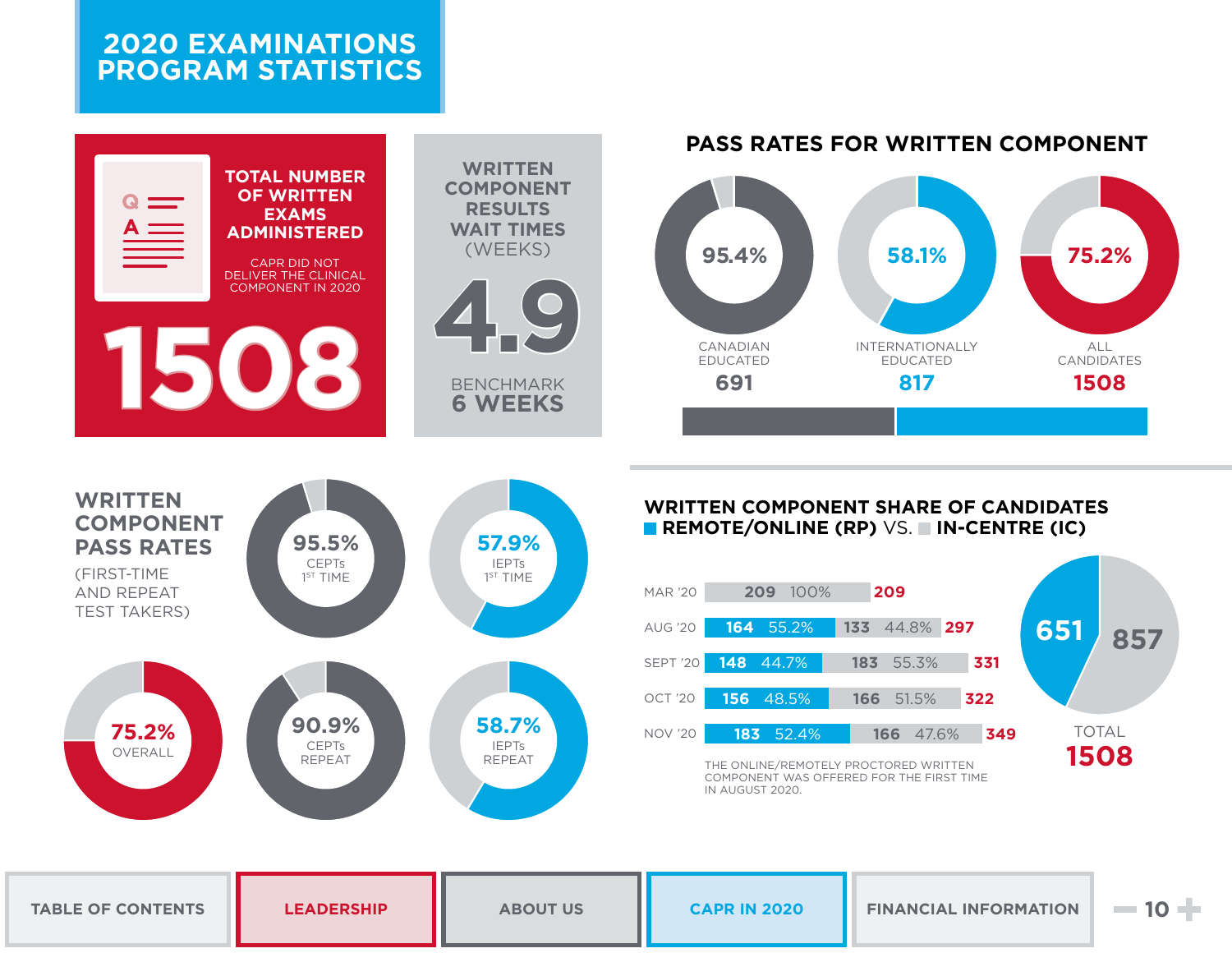## **EFORM METAMORPHOSIS MOVE WITH THE REGISTRARS COMMITTEE: COLLABORATION LIKE NEVER BEFORE** MODERNIZE MOVE WITH THE TIMES UNITY

FRESH UNIQUE GENUINE JOINT EFFORT TAN

<span id="page-10-0"></span>IPROVEMENT SHIFT ADAPTATION IMPROV

he Registrars **Committee** serves as a forum for knowledge exchange among the 11 Canadian physiotherapy

regulators. It supports policy development on issues of national import and it serves as an advisory committee to the CEO, providing regional and regulatory expertise on evaluation services issues being considered by the Board.

**T**

In a pandemic year, this forum became more important than ever. Instead of meeting four times a year as usual, the Registrars Committee met 26 times in 2020. All of these meetings were hosted and facilitated by CAPR and provided Registrars the opportunity to support one another in responding to COVID-19.

Registration staff from the Colleges often attended these meetings also to participate in working through the nuts and bolts of the pandemic's impact on interim/provisional licences, cross-border tele-rehabilitation, licence renewals, late fees and other registration-related challenges.

The committee also worked towards a cohesive and well integrated, profession-wide response to the pandemic by meeting on multiple occasions with major stakeholders, including Physiotherapy Education Accreditation Canada (PEAC), the Canadian Council of Physiotherapy University Programs (CCPUP) and the Canadian Physiotherapy Association (CPA). The expert advice the committee provided to CAPR's Exams and Credentialling programs was invaluable in responding quickly to the pandemic.

While the pandemic dominated most committee efforts in 2020, the Registrars were still able to create a new Tele-rehabilitation Practice Standard and agree in principle to an updated memorandum of understanding regarding the delivery of tele-rehabilitation services across borders within Canada.

## REGISTRARS COMMITTEE 2020

#### **CHAIR**

Jody Prohar Physiotherapy Alberta – College + Association

#### **MEMBERS**

Chris Boodram Government of Yukon

Dianne Millette College of Physical Therapists of British Columbia

Shelley Burwood (until April 2020) Brandy Green (Interim, as of April 2020) Saskatchewan College of Physical Therapists

Brenda McKechnie College of Physiotherapists of Manitoba

Rod Hamilton College of Physiotherapists of Ontario

Denis Pelletier Marie-France Salvas l'Ordre professionel de la physiothérapie du Quebec

Ellen Snider College of Physiotherapists of New Brunswick/Collège des physiothérapeutes du Nouveau-Brunswick

Joan Ross Nova Scotia College of Physiotherapists

Jennifer Kelly Prince Edward Island College of Physiotherapists

Michael Kay Newfoundland and Labrador College of Physiotherapists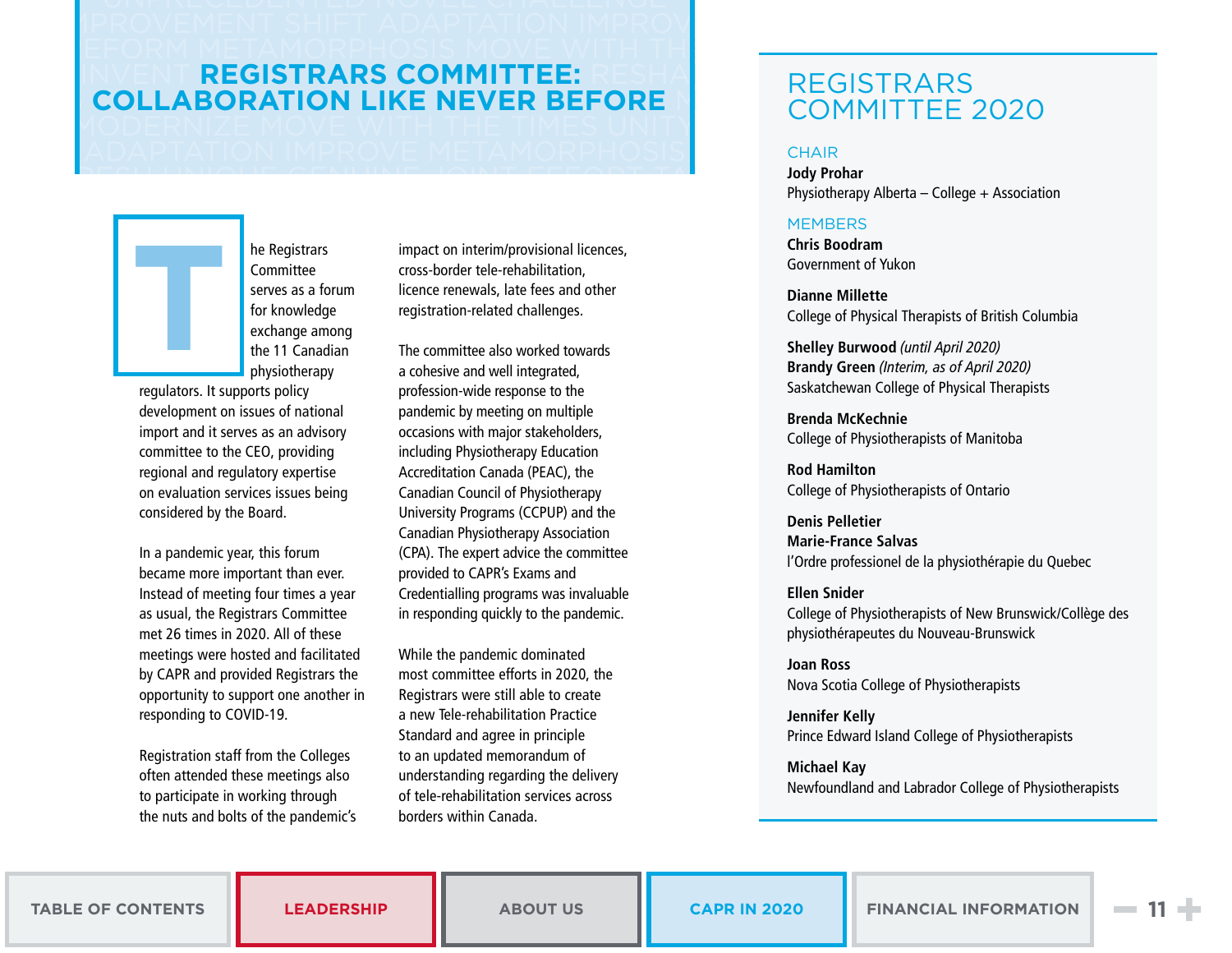## RESHAPE MODERNIZE MOVE WITH THE TIMES CREATE INVENT IMAGINE UNPRECED **CAPR THANKS** JOINT EFFORT TANDEM TEAM WORK COMING TANDEM TEAM WORK COMING TO THE COMING TOGETHER UNITS CONTINUES. THE CONTINUES

TRUST COMPUTER COMPUTER COMPUTER COMPUTER COMPUTER COMPUTER COMPUTER COMPUTER COMPUTER COMPUTER COMPUTER COMPU

<span id="page-11-0"></span>IMPROVEMENT SHIFT ADAPTATION IMPROVEMENT SHIFT ADAPTATION IMPROVEMENT SHIFT ADAPTATION IMPROVEMENT SHIFT AND A

### BOARD OF **FXAMINERS**

Kristin Taylor, Chair Cheri Gunn Tyler Friesen Catherine Evans Monica Fricke Roel Buenaventura Lynn Sutter Leanne Loranger Alice Yu Anita Gohel

## APPEALS **RESOURCE GROUP**

Nancy Cho Élise Bouchard Gareth Sneath Greg Heikoop Susan Murphy Victorina Baxan Diane Dufour Kenneth Gilfoy Kedar K. Mate Cindy Ellerton

### WRITTEN TEST DEVELOPMENT GROUP. WRITTEN ITEM GENERATION TEAMS

#### British Columbia

Helen Bolton, Chair Sophia Zhao Kelsey Van Stolk Marian Cayer

Alberta Karen McIntosh, Chair

Julie Stenner

## Saskatchewan

Bonnie Maclean, Chair Jocelyn Krieg Lacey Nairn Pederson

#### Manitoba

Rudy Niebuhr, Chair Mirei Belton Allison Klassen Vanessa Voth

#### Toronto

Janet Bowring, Chair Gina Lam Tiara Mardosas Felicia Chow Christina Simion

Quebec Katharina Ciobanete, Chair Sharon Ho Amanda Lee Raji Cambow

Nova Scotia Kate Grosweiner, Chair

Mark MacKenzie Nancy Walker Reta MacDonald Stephen Richey

#### Ottawa

Melissa Cormier, Chair Benjamin Tobali Carole McMaster Rachel Goard Chloe Lauzon-Ganthier

#### CLINICAL TEST DEVELOPMENT GROUP, CLINICAL ITEM GENERATION TEAMS

National Chair Cheri Gunn

## British Columbia

Maria Bertoni, Chair Rosalyn Jones Joseph Anthony Trevor Moizumi

## Alberta

Mona Iyizoba, Chair David Benterud Stacy Culbert Tara Willes Sheena Whyte

Saskatchewan Soo Kim, Chair Susan Tupper Melissa Koenig Kristen Quigley

#### Hamilton

Barbara Pollock, Chair Gillian Manson Denise Lai Anastasia Newman

Toronto Lisa Muc, Chair Mavis Fung Mindi Goodman Catherine Patterson

## Kingston

Diana Hopkins-Rosseel, Chair Graeme Leverette, Co-Chair (Tasos) Tom Doulas Kate Attwood Kyle Vader

#### Nova Scotia

Suzanne Taylor, Chair Janice Palmer Alison McDonald Krista Sweet Jessica Roy

## Manitoba/ Northwestern Ontario Karen Malenchak, Co-Chair Jessica Marasco, Co-Chair Rachel Desrochers Kim Okano Cynthia Otfinowski Madeleine Hongisto

#### PSYCHOMETRIC ADVISORY PANEL

Chris Beauchamp, PhD Lorin Mueller, PhD John Wickett, PhD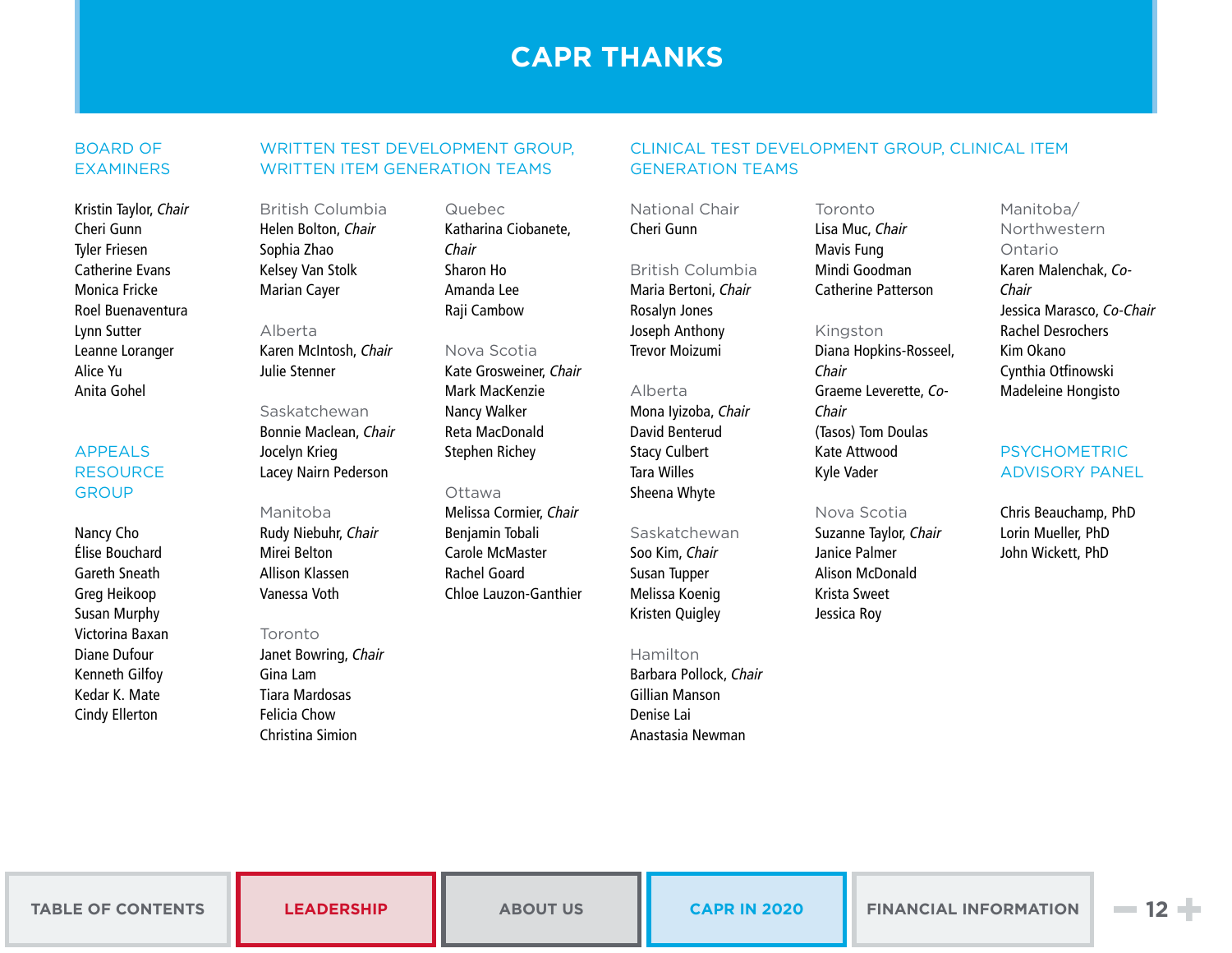## *(ORK ADAPTATION UNPRECEDENTE* **FINANCIAL INFORMATION** HER METAMORPHOSIS COOPERATIV

**EINVENT MOVE WITH THE TIMES RES** APE CHALLENGE FRESH UNIQUE GENUIDE GENUIDE GENUIDE GENUIDE GENUIDE GENUIDE GENUIDE GENUIDE GENUIDE GENUIDE GE

<span id="page-12-0"></span>PARTNERSHIP COMMON CAUSE TRUST IVENT TANDEM SHIFT IMAGINE TEA

CAPR's financial results for 2020 were impacted by factors related to COVID-19. Revenues were significantly below budget due largely to the cancellation of all Clinical Component administrations planned for 2020. CAPR exercised strict control of discretionary expenditures to reduce operating expenses, while continuing to invest in our business modernization project, which will benefit CAPR's credentialling and examinations clients, as

well as our Regulator Members. Candidate fees held for future exam administrations are reported in Deferred Revenues, in accordance with Canadian accounting standards for not-for-profit organizations.

Despite reporting a \$1,065,000 deficit in 2020, CAPR has a good financial position on December 31, 2020, with over \$2.6 million in Net Assets to support the organization going forward.



The audited financial statements of the Canadian Alliance of Physiotherapy Regulators can be obtained from the organization upon request.

#### **STATEMENT OF FINANCIAL POSITION**  AS AT DECEMBER 31 (IN \$1,000s)

| <b>ASSETS</b>                 | 2020        |    | 2019  |
|-------------------------------|-------------|----|-------|
| CASH                          | \$<br>2,052 | S  | 382   |
| <b>INVESTMENTS</b>            | 4,021       |    | 5,123 |
| <b>ACCOUNTS RECEIVABLE</b>    | 424         |    |       |
| PREPAID EXPENSES              | 176         |    | 164   |
| CAPITAL ASSETS                | 353         |    | 414   |
|                               | \$<br>7,026 | \$ | 6,083 |
| <b>LIABILITIES</b>            |             |    |       |
| ACCOUNTS PAYABLE AND ACCRUALS | \$<br>713   | S  | 973   |
| DEFERRED REVENUE              | 3,413       |    | 1,106 |
| DEFERRED LEASE INDUCEMENTS    | 209         |    | 248   |
|                               | 4,335       |    | 2,327 |
| <b>NET ASSETS</b>             | 2,691       |    | 3,756 |
|                               | \$<br>7.026 | S  | 6.083 |

## **STATEMENT OF OPERATIONS**

FOR THE YEAR ENDED DECEMBER 31 (IN \$1,000s)

|                                                          | 2020        | 2019        |
|----------------------------------------------------------|-------------|-------------|
| <b>REVENUE</b>                                           |             |             |
| <b>FXAMINATION FFFS</b>                                  | \$<br>1,580 | \$<br>4,458 |
| <b>CREDENTIALLING FEES</b>                               | 837         | 877         |
| REGISTRANT LEVIES                                        | 549         | 522         |
| <b>INVESTMENT INCOME</b>                                 | 201         | 246         |
| <b>OTHER</b>                                             | 28          | 25          |
|                                                          | 3,195       | 6,129       |
| <b>EXPENSES</b>                                          |             |             |
| <b>EMPLOYMENT</b>                                        | 2,073       | 2,578       |
| ADMINISTRATION AND OCCUPANCY                             | 832         | 1,026       |
| BUSINESS MODERNIZATION PROJECT COSTS                     | 624         | 175         |
| EXAMINATION & CREDENTIALLING                             | 619         | 2,359       |
| SPECIAL PROJECTS                                         | 112         | 173         |
|                                                          | 4.260       | 6,311       |
| <b>DEFICIENCY OF REVENUE OVER</b><br><b>EXPENDITURES</b> | \$<br>1.065 | \$<br>182   |

| <b>TABLE OF CONTENTS</b> | <b>LEADERSHIP</b> | <b>ABOUT US</b> | <b>CAPR IN 2020</b> | <b>FINANCIAL INFORMATION</b> |  |
|--------------------------|-------------------|-----------------|---------------------|------------------------------|--|
|--------------------------|-------------------|-----------------|---------------------|------------------------------|--|